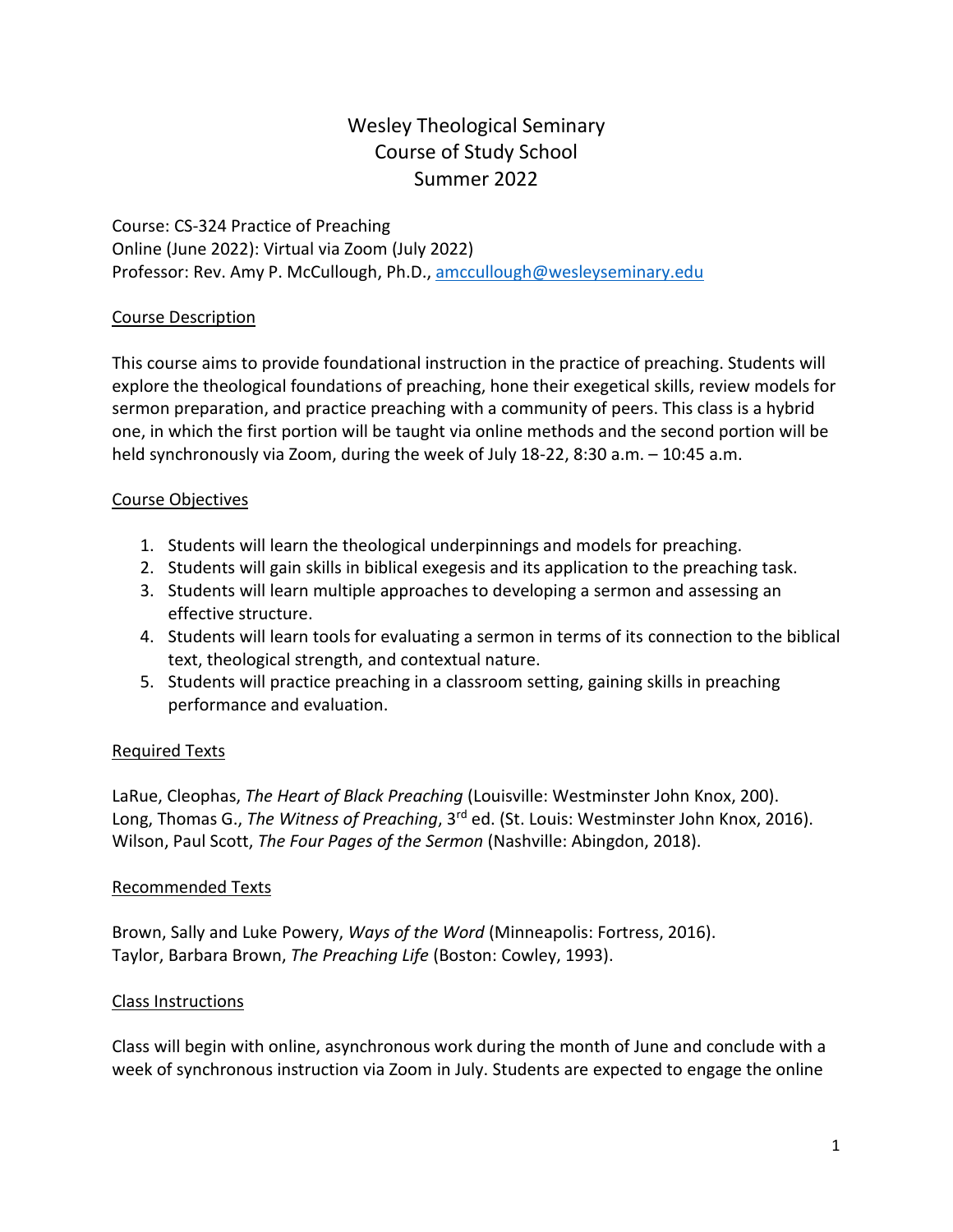instruction conducted in June, complete all assignments, and attend the July synchronous instruction. All three portions must be completed to receive full credit in the class.

### June Assignments

- 1. Read *The Witness of Preaching*, chapters 1 8.
- 2. Read *The Heart of Black Preaching*, chapters 1, 3 & 4.
- 3. Read *The Four Pages of the Sermon*, chapters 1 10.
- 4. View the weekly presentations provided online and participate in the weekly online discussions.
- 5. Submit the completed written assignment by Thursday, June 30 at 11:59 p.m. via Blackboard.

#### June Written Assignment

This assignment has five (5) sections. While each section is independent of the others, the entire assignment should be submitted together as one document.

Several parts of the assignment require the selection of scriptures. Scripture selections should follow the lectionary guidelines specified. Each section should rely upon its own biblical text.

Your assignment should reflect thoughtful, careful work, utilizing formal grammar, complete sentences, fully-developed paragraphs and inclusive language. When citing a source, use a standard citation format such as MLA, Chicago, or in-text citations. Be sure to proof-read your work before submission.

Your assignment should be typed, double-spaced, in Times New Roman 12-point font with oneinch margins on all sides. The completed assignment should be between twenty (20) and twenty-two (22) pages.

- 1. Section One: Long's *The Witness of Preaching* outlines several possible models of the preacher and argues for the concept of the preacher as a witness to the gospel. Describe the possible images for the preacher covered in Long's work. Assess the strengths and weaknesses of each model and specifically the preacher's role as a witness. How does these models enhance your understanding of the preaching task? Support your reflection with theological and scriptural references. (3-4 pages)
- 2. Section Two: Utilizing the insights of LaRue, Long, and Wilson, propose the necessary steps for biblical exegesis in sermon preparation. What insights do you gain from these scholars? Then, select ONE scripture lesson from the Advent season, Lectionary Year A. Complete an exegesis for the text by identifying key questions, insights, rhetorical insights, and key theological messages. Create form and function sentences for the scripture and suggest a sermon structure. (3-4 pages)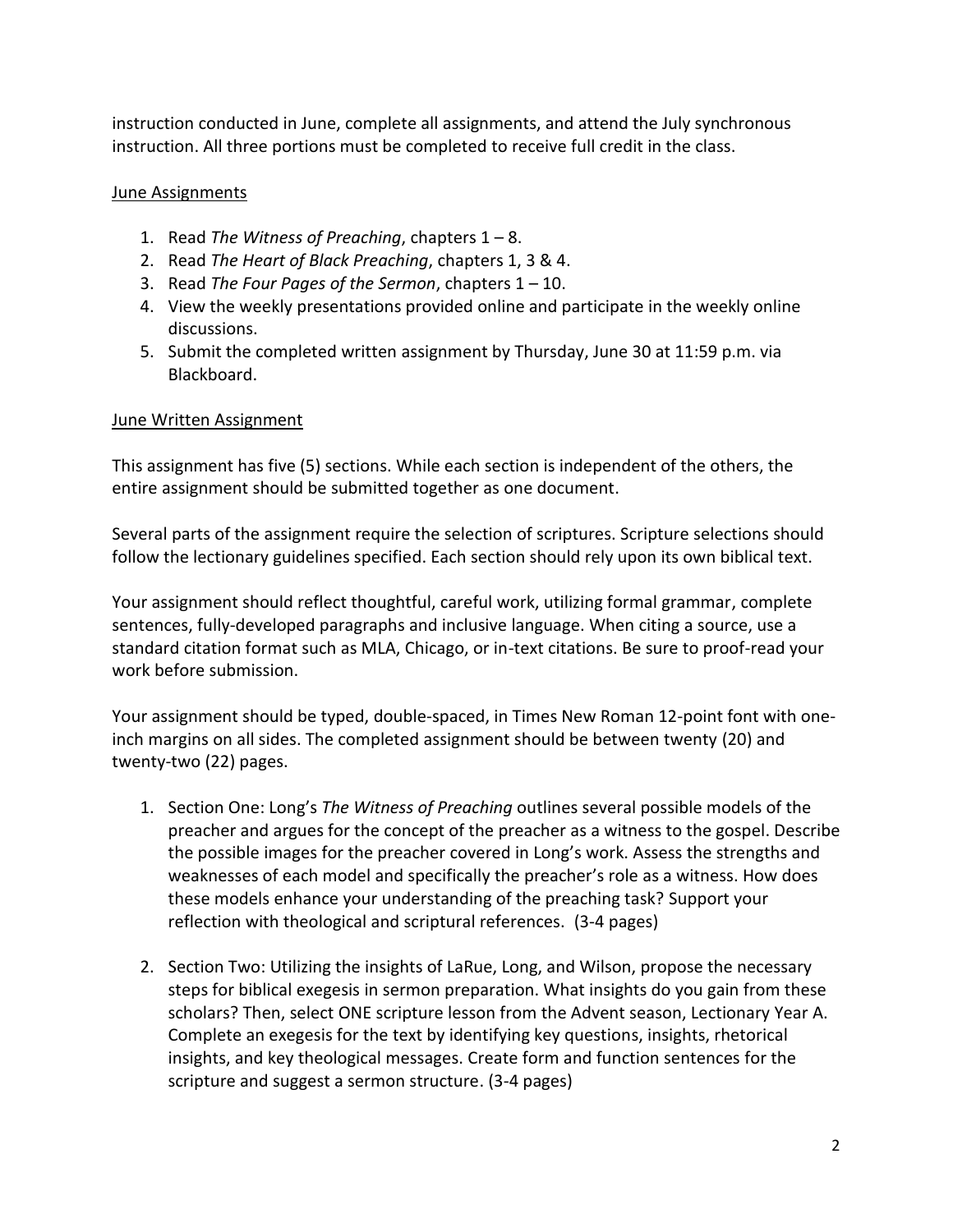- 3. Section Three: Summarize Wilson's "Four Page" model. What are the strength and weaknesses of this model? How might you utilize this approach in your preaching? (3-4 pages)
- 4. Section Four: Construct a sermon following Wilson's "Four Page" model using a text from the Lenten season, Lectionary Year B. Before beginning the sermon, articulate your responses to Wilson's TTDNIM pattern. Your sermon should include a clearly marked introduction, conclusion, and topic sentence on each "page." (5-6 pages)
- 5. Section Five: Compose a funeral sermon, based upon a scripture listed in the United Methodist Book of Worship's resources for Services of Death and Resurrection. Do NOT use a funeral sermon you have previously preached. Be sure to include your scripture and sermon title. State your selected text and sermon title at the beginning of the sermon. To guide this sermon, select one of the scenarios below. (3-4 pages)
	- o A beloved church leader has died.
	- o A person has died by suicide.
	- o A newborn has died of SIDS.

# Course Outline

## Asynchronous/Online – June 1-30, 2022

The online portion of the course will include weekly content via Blackboard presentations and hosted discussions about the readings and presentations. Students will be expected to view the week's presentation during its current week and participate in each week's discussion threads. The discussion questions will be provided at the end of each week's presentation

The Presentation Schedule will be

- The Role of the Preacher and the Purposes of Preaching
- Scriptural Study and Exegesis for Preaching
- The Sermon's Form, Function, and Structure
- Beginnings, Endings, Illustations, and Embodiment

Synchronous Class - July 18-22, 8:30 a.m. – 10:45 a.m. via Zoom

Students will preach a sermon to the class and participate in evaluation of colleagues' sermons. The sermon may not be one of the sermons submitted in the June assignments. Scriptures for this sermon may be taken from a lectionary text assigned to Ordinary Time, Lectionary Year C.

#### Technical Requirements

Students need working access to the internet and connection to Blackboard. A high-speed internet connection is highly recommended. Supported browsers for Blackboard include Internet Explorer, Firefox, and Safari.